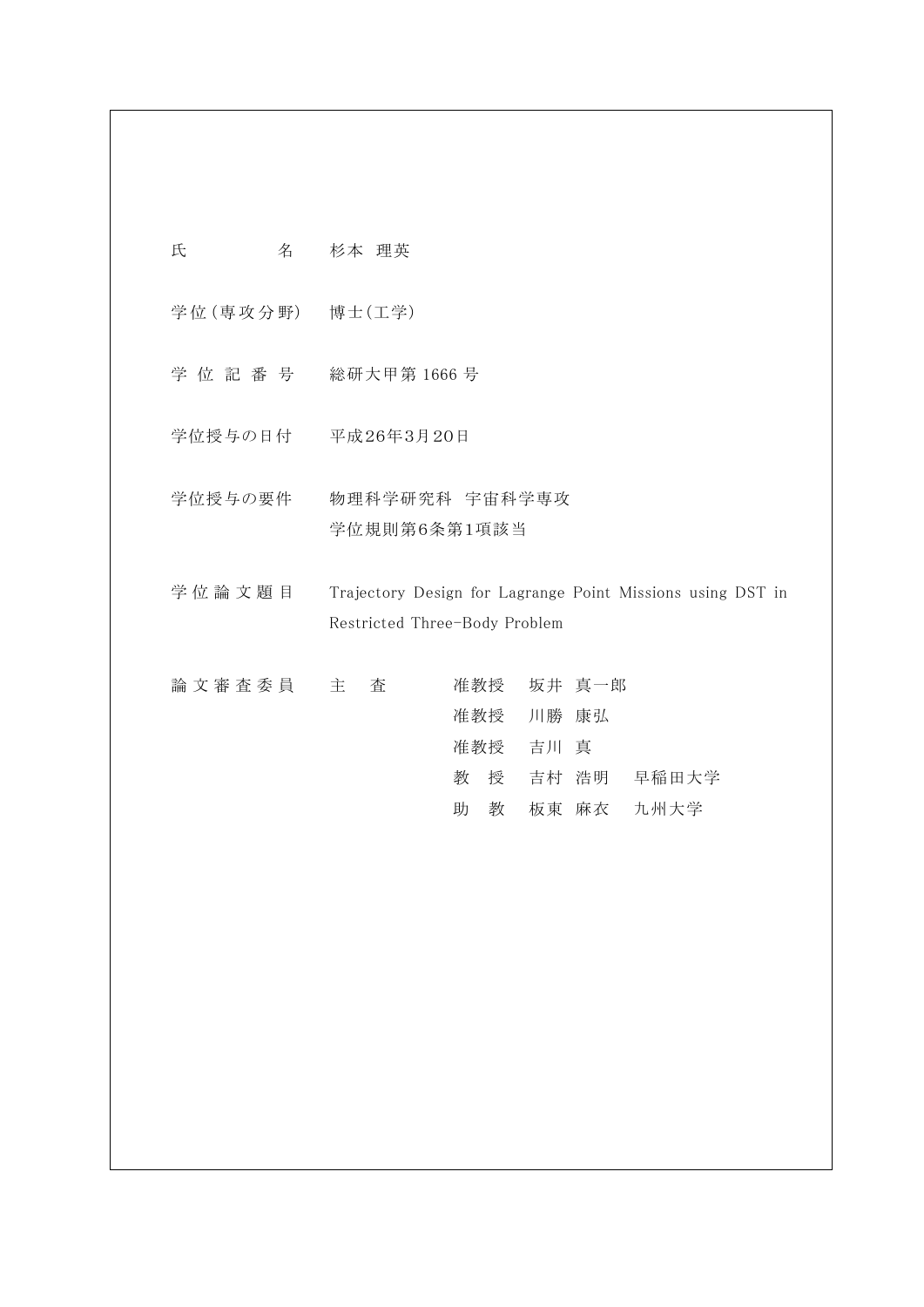## 論文内容の要旨

## **Trajectory Design for Lagrange Point Missions using DST in Restricted Three-Body Problem**

 This study investigates the trajectory design around collinear equilibrium point (Lagrangian point) in Elliptic Restricted Three-Body Problem (ER3BP) using the Dynamical Systems Theory (DST). The periodic orbits around the collinear Lagrangian point are main target and feasible orbit maintenance for the periodic orbits is constructed.

 The ER3BP is higher fidelity dynamical model than commonly used Circular Restricted Three-Body Problem (CR3BP). The orbit eccentricity of the primary two bodies (primaries) are considered in the ER3BP and the reference orbit design is also conducted in the ER3BP. The designed orbit leads more actual initial condition for the full model orbit propagation than that of in CR3BP.

 Three dimensional, periodic Halo orbits are found around collinear L-points in the CR3BP. The CR3BP is symmetry and autonomous model since the two dominant bodies rotate on circular orbits about their mutual gravity center.

 In ER3BP periodic orbits in vicinity of L2 point are designed as reference orbits. The periodic orbits are constrained nearby reference Halo orbits. Thus the orbit will not be the random shape but elliptic orbit in rotating reference coordinate similar to Halo orbits. Some of the periodic orbits require a large number of revolutions to reproduce the initial condition. In that case, the orbits are divided in smaller revolution orbits and by connecting those orbits to realize full revolution orbit.

 Dynamical Systems Theory (DST) is the mathematical theory. The invariant manifolds can be designed by means of the DST which gives the principal motion about the reference trajectory. The invariant manifolds constructed by the DST have been studied and start being used in actual space mission trajectory design. The past studies are normally implemented in the assumed simple model in the CR3BP. The practical use of the DST considered in higher fidelity model gives more realistic dynamics of the motion and becomes more efficient application.

 The feasible maintenance maneuver design comes out from the loosing correction target. The idea is that only the diverging component in the orbit deviation is treated to stay close to the reference trajectory. The benefit from the solution of eigenvalue problem for the Monodromy matrix, which is the State Transition Matrix (STM) along periodic orbit, the principal subspaces are derived about the reference. The diverging subspace is only error stretching direction in the state displacement. Therefore, when the diverging component is nullified, the deviation will not increase and stay around the reference trajectory.